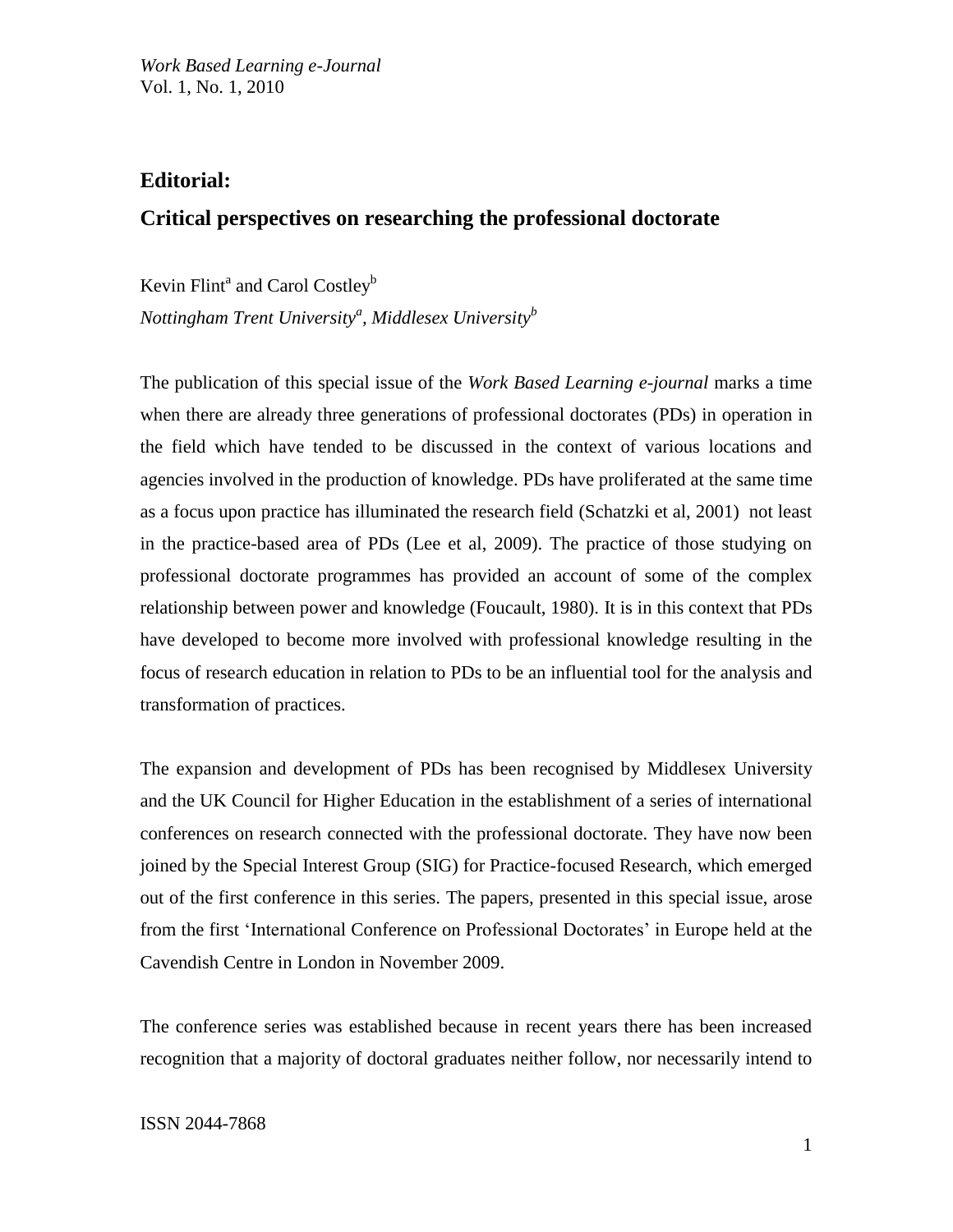# *K. Flint and C. Costley*

follow, an academic career, as well as acknowledgement of the role of doctorates in career development in professions other than research or teaching in Higher Education. Whereas the conventional PhD degree continues to be primarily a pathway into the academic profession of university teaching for people in the relatively early stages of their lives and careers, the professional doctorate functions primarily as a means of professional and personal development for mid to senior professionals (Park, 2007). It is to be expected that these two populations differ widely, not only with respect to the background knowledge and understanding that they bring to their studies, but also with respect to their hopes and aspirations for life beyond the study period, and with respect to the role that they expect the degree to play later in their careers. Having drawn this particular broad difference between a PhD and a PD it is acknowledged that many PhDs are also engaging with mid to late career professionals and that many of the ways used for categorising knowledge are complex and also overlap. In these circumstances of radically altering knowledge regimes it is perhaps not surprising that nuances of identity of both the PD and the PhD continue to change.

The development of PDs has largely proceeded within specific professional boundaries which may be strongly discipline-based (such as engineering, medicine, psychiatry and psychology) more multidisciplinary or clustered in nature (such as education), or show a mix of both characteristics (such as business and management). In some professions the appeal of PDs is generally to recent graduates or early-career practitioners, with some programmes designed specifically for entry to particular branches of the occupation (such as EngD for research engineers or DClinPsy for clinical psychologists). However complex models are emerging where doctoral candidates tend to enter a qualification with significant experience to their credit (Scott et al., 2008).

The rapid increase in the number and variety of PDs over the last twenty years (Brown and Cooke 2010) also brings an evolution towards pedagogical models that are more closely geared to practising professionals undertaking research and development in the workplace. To date, relatively little research has focused on this new set of stakeholders in Higher Education (NQAI, 2006). This issue on 'Critical Perspectives on Researching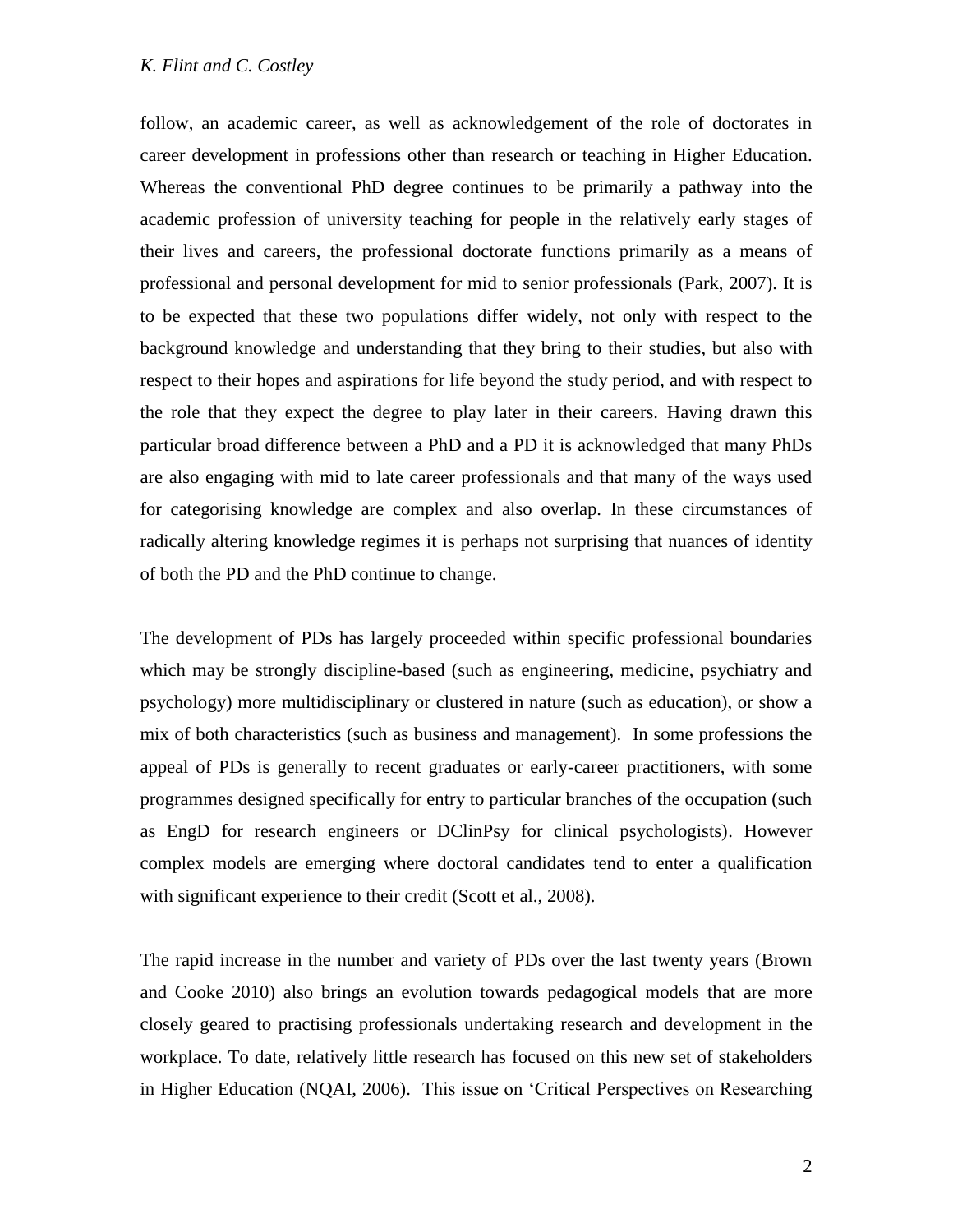#### *Work Based Learning e-Journal*

the Professional Doctorate' in its complex relationship with its sponsoring professions and Higher Education, goes some way to identifying areas of uncertainty and tension, along with hidden lacunae in research.

The papers in this issue critically explore the professional doctorate in its relationship with a number of professions and Higher Education through a range of particular issues. The epistemological roots of research into the professional doctorate are interrogated; the notion of impact in relation to the development of the self is examined and re-interpreted; the emphasis on professional doctorate research as local and its relation to organisational and macro-social contexts is explored; and the challenge to confront issues of agency, structure and power are addressed.

All of these eleven papers focus variously on the issues of structure and the agency of 'research education' grounded in the professional doctorate. The tacit claim of this kind of research education is that the workplace opens up new possibilities for developing knowledge about relations between structure, power and agency which are directly derived from experience of a multiplicity of workplace activities.

In their deliberations of the 'The Managerial State', and in particular on the issue of 'Power, Politics and Ideology in the Remaking of Social Welfare**'** in England, Clarke and Newman (1997) had suggested that 'power', as an 'absent present' pervades just about everything we do in the name of research education which now is mediated by the professional doctorate. All the papers focus variously on issues of structure and agency of 'research education' grounded in the professional doctorate and this relationship has associations with power dynamics. We believe this is a useful conceptual theme for considering the papers in the current issue.

Scott's and Morrison's paper makes a play to examine the precarious juxtaposition between 'instrumentality' and 'criticality' in research education in the United Kingdom in the context of an emergent multiplicity of sites and agents for doctoral study. Once again the 'absent presence' of governmental sovereign powers is never far removed from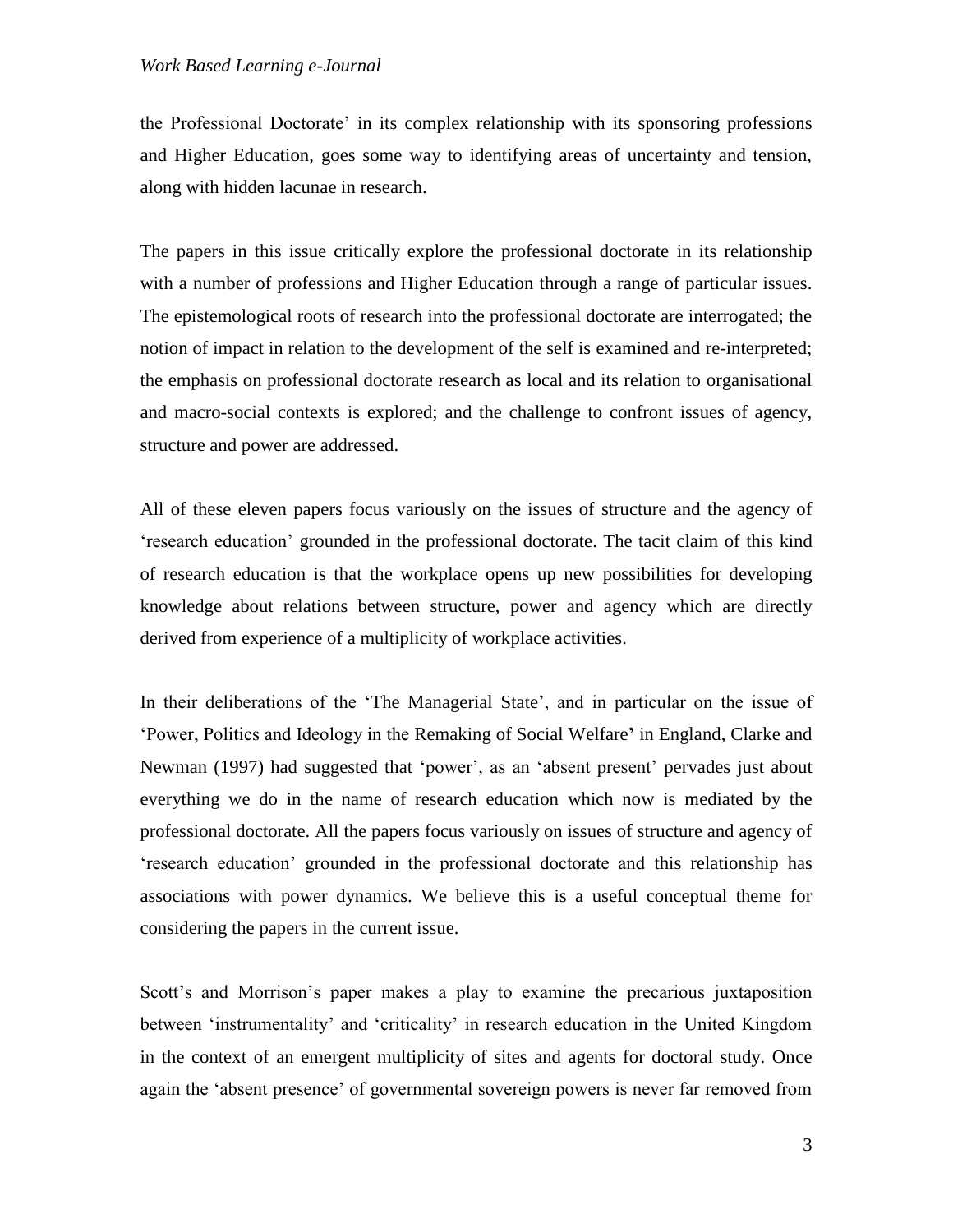doctoral research education. In the UK the authors show how such powers have constituted significant drivers for the diversification of doctoral education. In contrast to the training model for research students favoured by policy makers' which positions learning as a metaphor for the development of skills that according to the ideology can be subsequently enacted in a multiplicity of workplaces, Scott and Morrison concentrate on the complex issue of identity.

In exploring a multiplicity of doctoral identities their paper begins to open a language for critically examining what actually unfolds behind much economically driven instrumental governmental agendas for doctoral education. Their paper paints a complex landscape for doctoral education in which identity is seen to both shape information and knowledge generation and to be shaped by a number of discourse communities in which doctoral students are variously situated. In the paper's recourse to the language of 'trust', along with its uncovering of a diverse range of regional and disciplinary variations in the discursive practices mediating identities, it begins to open the possibility of critically examining doctoral education sociologically in relation to 'disembedding' and 'reembedding' mechanisms for expert systems (Giddens, 1990). In its concern for various forms of trust experienced by those individuals involved in doctoral education, the paper also opens significant questions concerning the 'ontological security' doctoral candidates experience in the continuity of their own self identity.

Malloch's approach to the question of power is to examine critically the concrete operations of the Australian government regarding developments in Higher Education. In considering the national trends in the uptake of professional doctorates, Malloch observes first a significant proliferation and then the almost equally rapid demise of the professional doctorate in Australia. She attributes this to the power of the Federal Government which continues to place emphasis upon the PhD while failing to inject sufficient funds to support the professional doctorate.

Despite the imposition of such power Malloch observes a wide range of approaches used in developing professional doctorate programmes through her interviews with key agents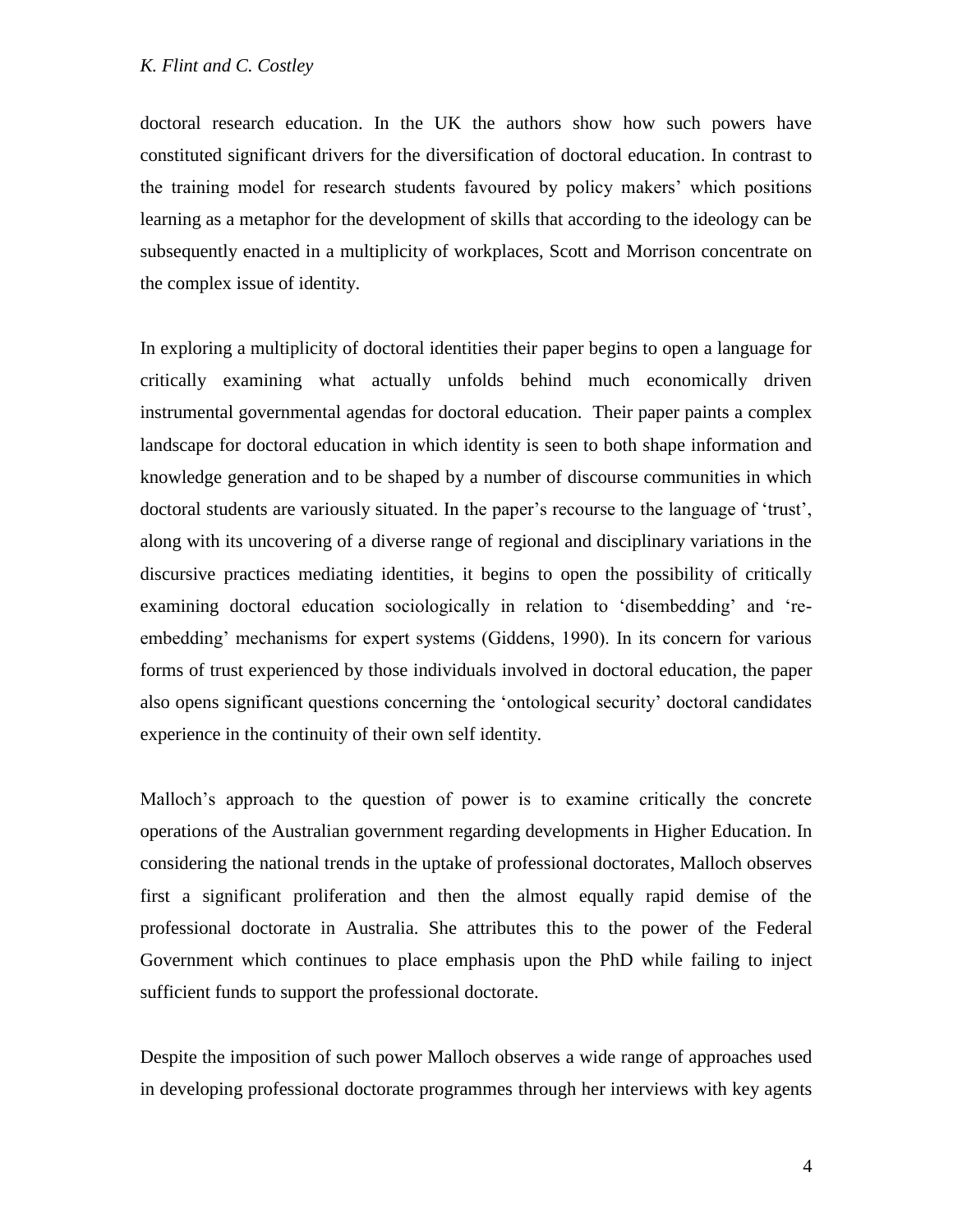### *Work Based Learning e-Journal*

coordinating the professional doctorate in various universities in Australia. Her paper delineates a multiplicity of different ways in which professional doctorate programmes have progressed in Australia over the past three decades, including for many groups the reality of having to face the possibility of closure. For her there is wisdom in the model which takes seriously what new entrants into professional doctorate programmes bring with them into the research education; not least their capacity for learning. Her paper illuminates how the structures and resources reproduced in response to the power of the government work by granting freedom to agencies involved in the development of research education for the professional doctorate. At the same time Malloch makes clear a hard edged agenda in favour of the PhD, which is historically rooted in the very culture and experience of government.

Lester's focus on the macroscopic structure of an ever broadening range of qualifications at QAA Levels 7 and 8 draws particular attention to three qualifications that are not doctorates, but are considered to be at the same level. In so doing his paper uncovers a genuinely broader range of practices that are structured by these professional qualifications.

Concretely, his research highlights three significant post-qualifying professional awards at Level 8, equivalent to the PhD, but not requiring the same 'doctorateness'. These qualifications are now awarded by three august bodies, where again the 'absent presence' of power is palpable. They are awarded at the level of 'Fellowship' by the Royal College of Veterinary Surgeons, The Chartered Management Institute, and the City & Guilds Institute. His paper highlights the significance of niche markets for these specialist qualifications, which he admits, until now have enjoyed only a very low uptake. His argument points to the fact that awarding bodies outside of the HE academy have a distinct advantage in exploiting such niche markets for professional extension programmes beyond master's level.

Poultney's critical examination of the structure of doctoral qualifications contrasts her experience of working with a Doctor of Education, Ed D, programme and a PhD programme. In developing her argument she is mindful of disciplinary powers invested in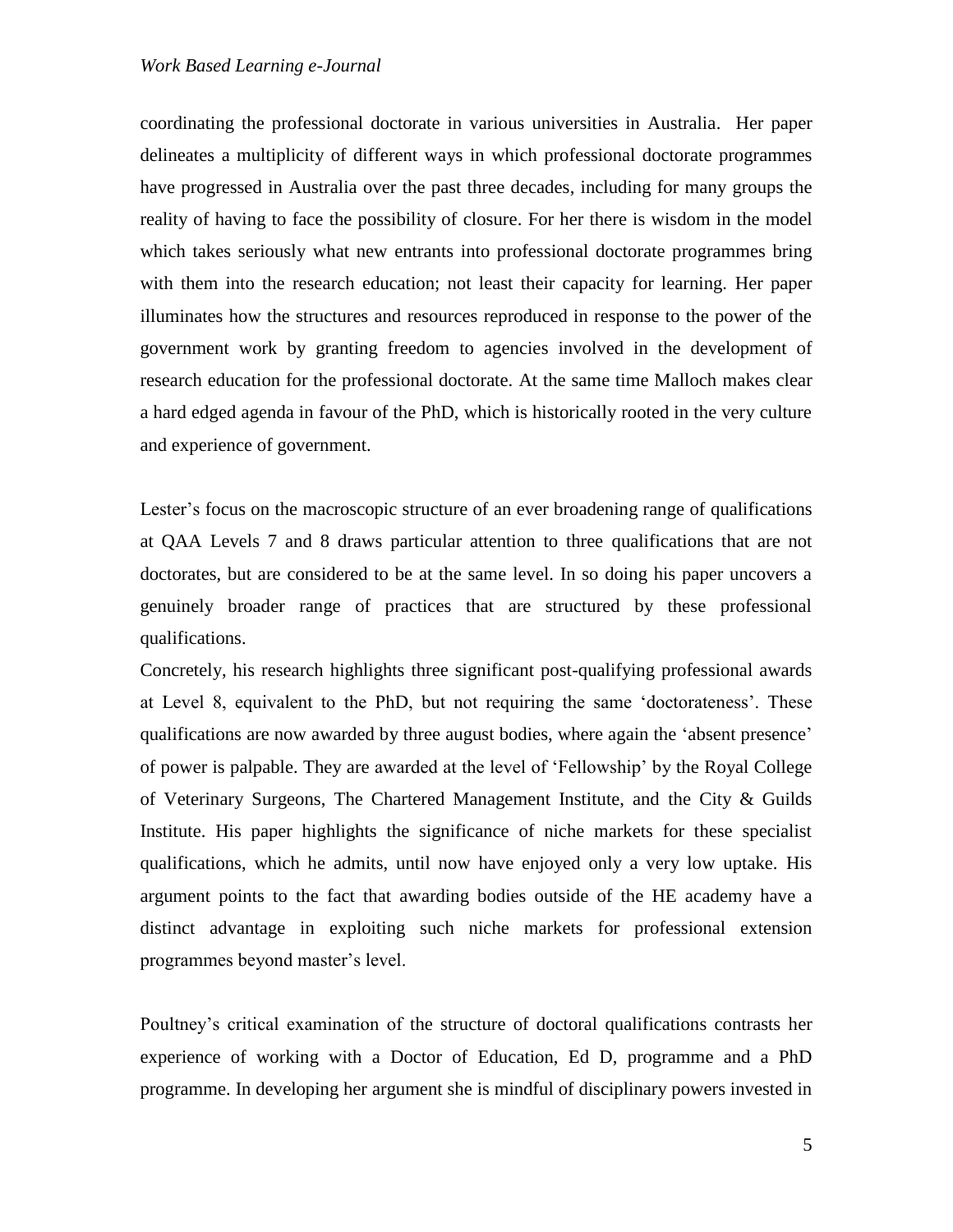the hierarchical community elaborated by Bernstein (1996) in his exploration of the pedagogic coding ascribed by Higher Education communities. Her paper places particular emphasis on the significant 'cultural and pedagogic challenge that the Ed D brings to the whole tradition in which the PhD has been established.

Given that the university at which these programmes are set is historically grounded in the tradition of 'Learning Through Work', it is perhaps not surprising to learn that Poultney makes the case for the Ed D to involve both Mode 1 and Mode 2 forms of knowledge that is grounded in students' professional settings. Her argument places a strong emphasis upon applied knowledge in professional settings which has some impact upon practice. It provides an important case in point of a cultural shift in one organisation involving those formerly immersed in the history and culture of a PhD.

Anderson, Jones and Huttly evaluate the three core components in the professional doctorate in public health, (DrPH); a formal taught element, a professional attachment, and a research thesis. They discuss the challenges in providing supervision across the three components of the DrPH in order to ensure that the programme has intellectual rigour and doctoral standards. They found added value that can be gained from running case-study style structured learning courses for doctoral students which they fo und facilitates the development of critical analytical skills and allows for the development of reflexivity about their research and their actions. Students critically reflect on how research findings do (or do not) get taken up into policy and practice. The applied nature of the research offers the benefit of developing an awareness of the importance of considering the context within which public health research outputs will be implemented.

A comparison with the PhD is drawn and they find that an aspect of the DrPH that is relevant to the further development of the PhD is the greater attention given in the DrPH to structured learning, and the sharing of experiences among a student cohort. Further, the DrPH enables several formal assessment checks on student progression which provide separate opportunities to review progress and make progression decisions, whilst the PhD has a single key intermediate milestone in the form of the upgrading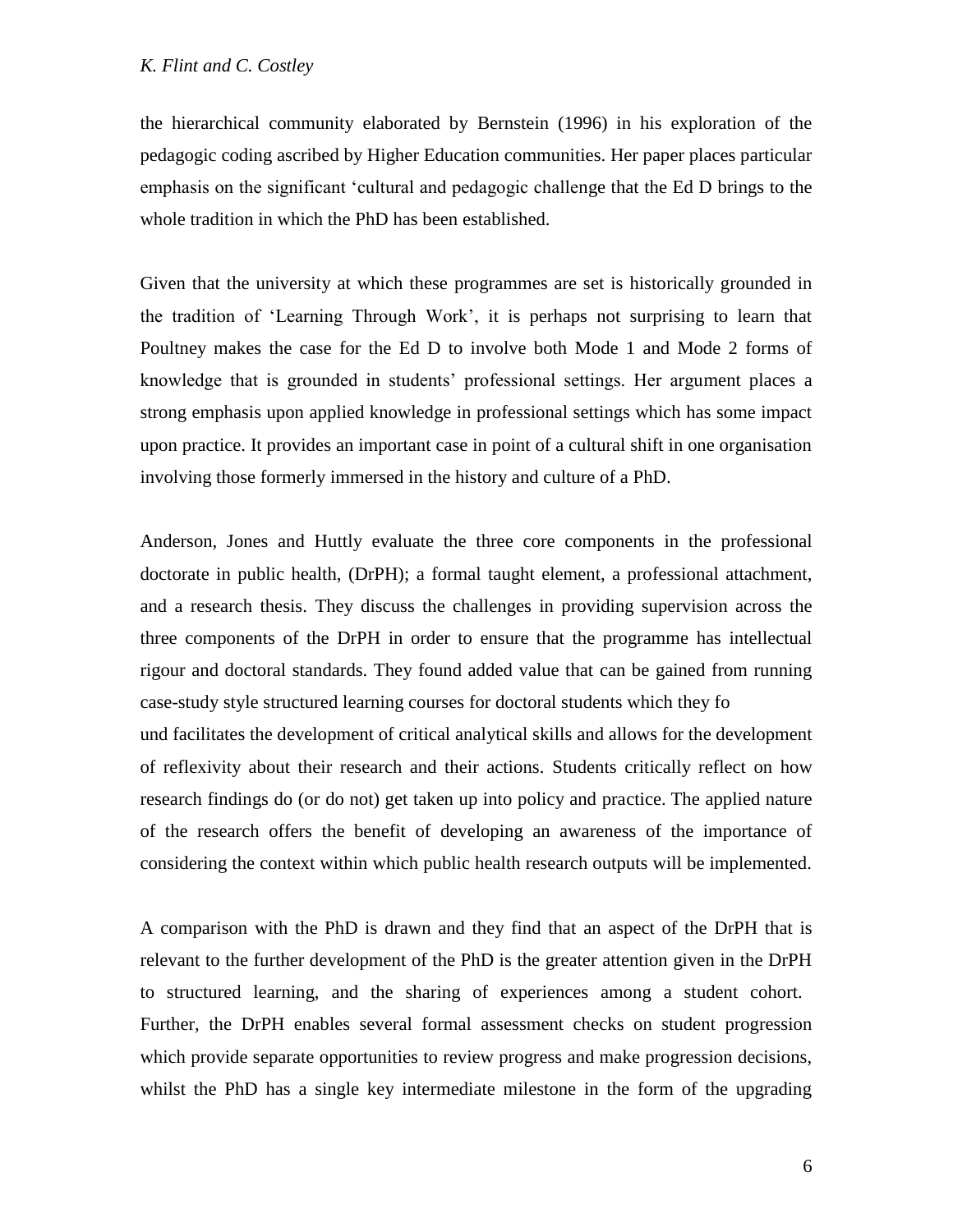process form MPhil to PhD. Few guidelines for PhD examination actually exist Except for the extremely general and of the 'contributing new knowledge' variety, rather than containing specific details. That is, most PhD thesis examiners have 'learnt by doing' they have done a PhD themselves, have supervised PhD students and, somewhere along the way have started examining PhDs themselves. Often the examination is subjective with few 'objective' criteria developed for guidance. Consequently, for the DrPH this causes a problem, as so few people have, to date, completed a DrPH thesis and so the examiners do not have a frame of reference to work from. The provision of written guidelines for examiners has been an important development. They conclude that there remains a real need for the DrPH, Greater emphasis is however now being placed on the application of theory in practice, enabling a more practical slant to some elements of the programme.

The contribution by Weller, Garelick, Naylor and Sheny lays fresh emphasis upon the relationship between 'learned workers' – 'organisational-sapiens' - engaged in a DProf award at one university, and their relationship with the development of organisations. Their research opens important questions concerning the 'situatedness' of DProf 'candidates' within a sponsoring organisation. Not least, questions emerge regarding how the learning derived from research within an organisation may be integrated and used within the wider organisation.

Once more the issue of power comes to the surface. It is made obvious by two vignettes that illustrate the particular conflicts that can unfold between learned professionals involved in doctoral research within an organisation and extant forms of hierarchically structured hegemony. The authors place this complex relationship in context by acknowledging and highlighting significant interplay between 'Mode 1' and 'Mode 2' forms of knowledge. In this particular study further questions are asked about the play of power in relation to Wenger's notion of 'communities of practice'. It reminds us of the need to consider relations of power mediating the complex, historically situated and continually unfolding relationship between the ever expanding horizon of learning of the candidate and the multiplicity of 'power practices' found in all forms of organisation.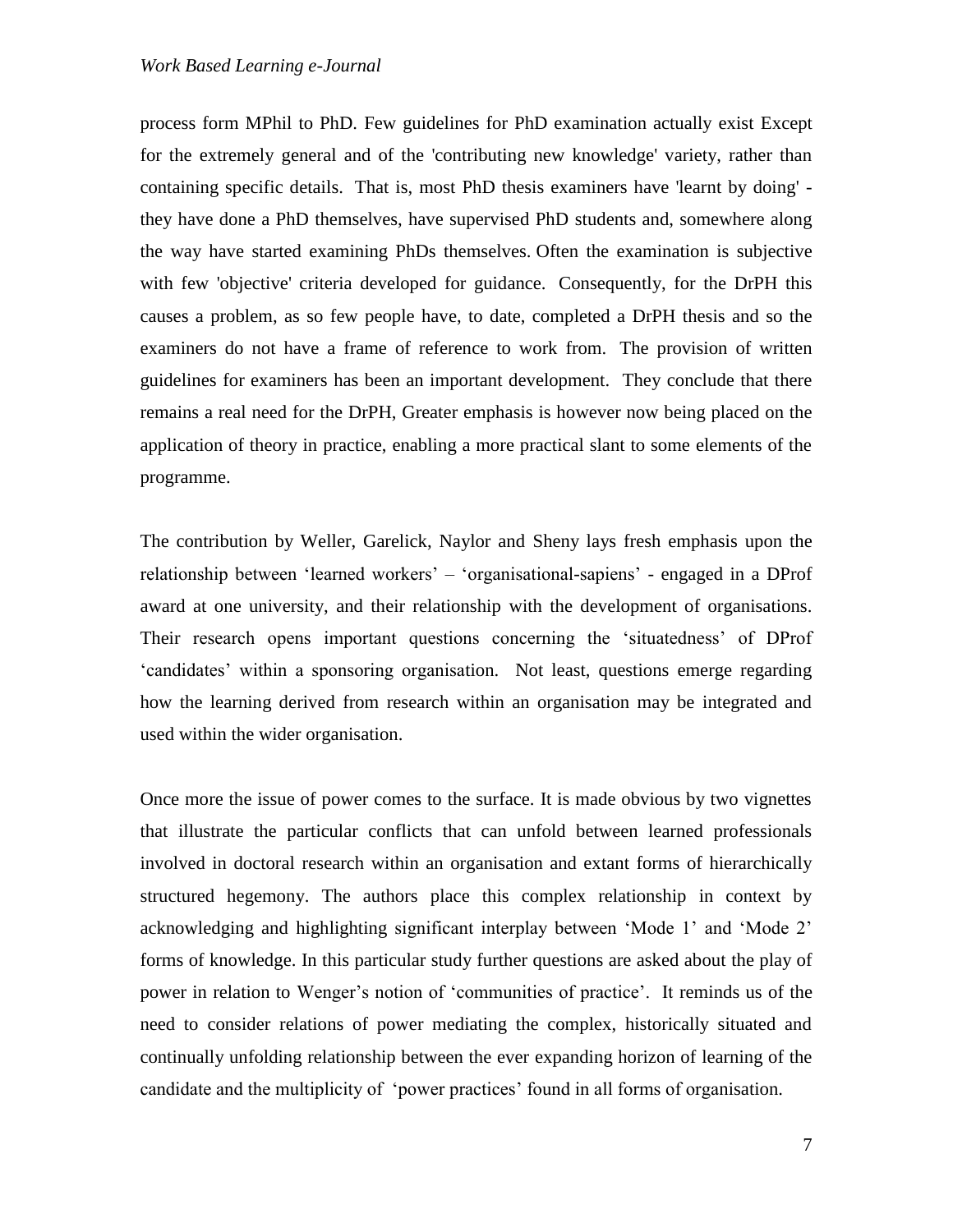### *K. Flint and C. Costley*

Flint's and Barnard's initial premise in "The Power of Research' is to open further questions and to encourage continued debate in the field regarding the nature of power itself and its relationship with knowledge. Drawing on Foucault's oeuvre the authors challenge reflection on the notion that power traverses every discipline; that power is not something an individual possesses, but, rather, as a polymorphous and polyvalent phenomenon, it is dispersed throughout social bodies; that the primary benchmark for doctoral research as an 'original contribution to knowledge' continues to play out the illusion of disinterested knowledge that is somehow disconnected from any relations of power. This move in foregrounding power is not made to dismiss the production of disinterested forms of knowledge, but to place emphasis on the tension between the powers to provide epistemologically grounded knowledge as a basis for developing specifically located practice.

One of the essential dimensions of research education in the workplace opened up by the professional doctorate that is examined in Flint's and Barnard's paper, is of its possible emergence in the space between orders of domination and the play of power. In fact, Flint and Barnard are at pains to indicate how the idea of power – a concept closely related to the unfolding of being, which unfolds in every verb and noun in our lexicon – is closely connected with our relationship with language. It is this connection which prompts the authors to begin to examine diagrams of the mechanism of power mediating the production of dialogue at the heart of an education in research. This connection prompts Flint and Barnard to consider the problematic of a critical hermeneutics of work-based practice.

Alcorn's international review of the clinical *relationship* between nurses and health care assistants (HCAs) uncovers the significance of 'power play' mediating the sense of 'interdependence' and 'role understanding' each experiences in the context of caring for patients. It is the first study of its kind to examine the 'actual relationship' itself between nurses and HCAs. Perhaps not surprisingly, the paper illuminates a continuous spectrum of tensions in this relationship ranging from mutually collaborative helpers to separated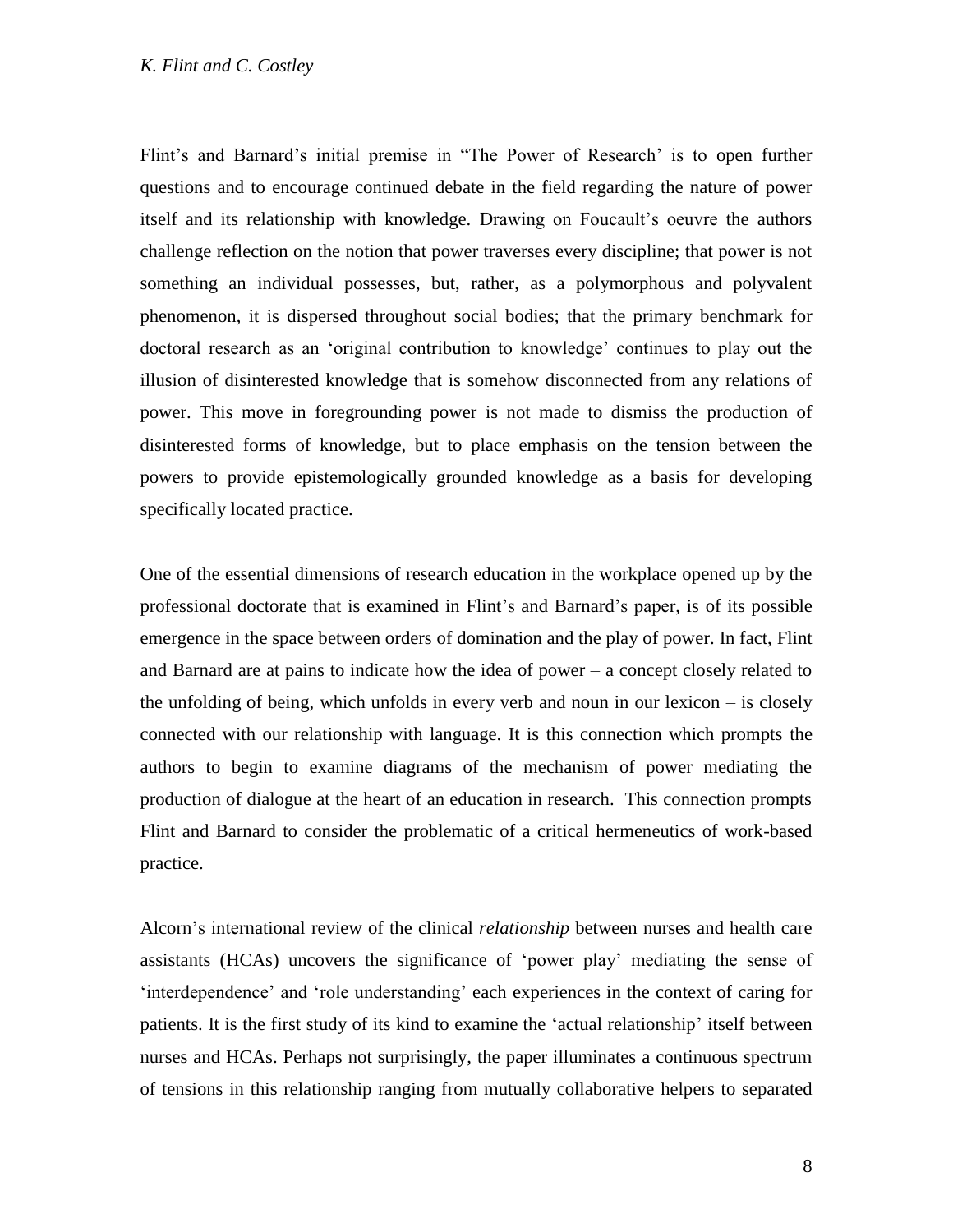individuals who variously constituted liabilities in their association with each other. In terms of power practices it is interesting, and perhaps reflective of extant hierarchical structures in which such relationships tend to flourish or to fail in some way, that the article tends to foreground the nurse in relation to the HCA and not the other way around.

However, in highlighting the ways in which the work of HCAs is shaped by power play, in some cases reminiscent of the 'doctor–nurse game', Alcorn's paper places a spotlight on a range of contingencies shaping their 'informal negotiations', rather than relationships being formed on the basis of extant policy that formally defines each of their roles. It was interesting to note that in the USA there was an emphasis placed upon performance, where the HCAs' performance was found to be linked to the performance of the nurse. In the UK what became apparent was how the 'power play' in this relationship in some cases materialised through the control exercised by HCAs over communication between registered nurses and patients and in others 'fears' experienced by nurses at the prospect of losing the jobs was significant. In cases where HCAs had experienced development programmes, this was a source of threat to the nurses involved. Concerns regarding the understanding of roles and the impact on patient care expressed in the paper only add further to the multilayered complexity of the relationships formed between nurses and HCAs.

In the field of education Burgess and Wellington's ethnographic study of largely mature 'mid to late professionals' opens continued debate concerning the impact of PD research upon students' professional practices and their development. In particular, a number of issues emerge from the paper concerning 'parity of esteem', the nature of knowledge, and the development of the professional self. On the basis of the students' narratives, the paper concentrates on just three significant impacts of student engagement in PD research. The notion of impact, which has emerged as a significant theme following the new ESRC 'Research Excellence Framework', REF, in the UK, is explored in relation to students' career trajectories, in terms of any changes in the discourses they utilised, and in connection with their own lives.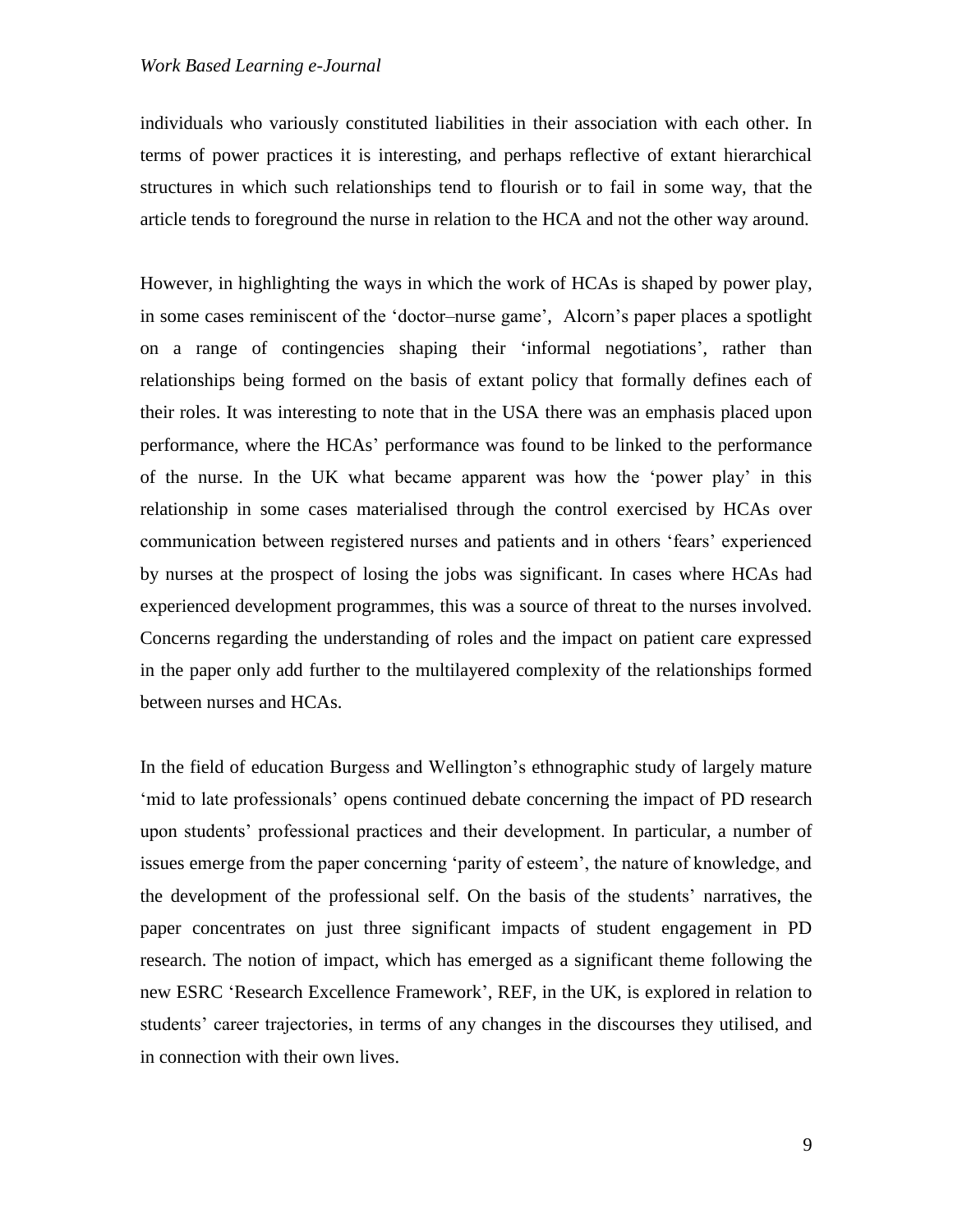Viewed historically the paper opens questions concerning the extent to which, in the continual temporal unfolding of the lives of these students, and in the rich contexts of their own organisational responsibilities and family commitments, their earlier motivations for entry in the PDP had significant bearings on their subsequent trajectories in the development of their careers.

In their turn to language Burgess and Wellington concern themselves with any possible changes experienced by students in the discourses in which they had immersed themselves. The authors provide examples to illuminate the various ways in which PD students gained in confidence in their 'use of language to persuade, change, argue a case, challenge assumptions and listen critically to others'. As Irigaray (2008: 231-2) has argued 'our Western tradition is founded on looking-at rather than on listening-to' and in listening to others there is a respect that 'truth is neither unique nor universal'. For the PD students the examples represented by Burgess and Wellington reveal their own perceptions of becoming more 'scholarly'. In reading this paper one is also struck by the embodied nature of PD research in which public research and private lives become 'intertwined'.

Costley's analysis, derived mainly from the 'experiences, judgements and reflections' of ten participants who have completed a Doctorate in Professional Studies (DProf), contrasts with studies which have been concerned with a balance of 'activity, focus and control' of doctoral research. This particular group of mid-career 'candidates' are all reported to be in senior management positions with each having a Master's qualification. At issue in this paper is what the candidates learn reflexively about their work from their experiences on a DProf a doctoral degree that is 'transdisciplinary' and holistic in its perspective.

As in Weller et al's paper there is a sensitivity to the 'situatedness' of individual candidates within a range of organisational settings outside the academy. The paper also highlights the formal procedures used in recognising and accrediting the professional expertise of the candidates prior to commencement of a DProf programme. In being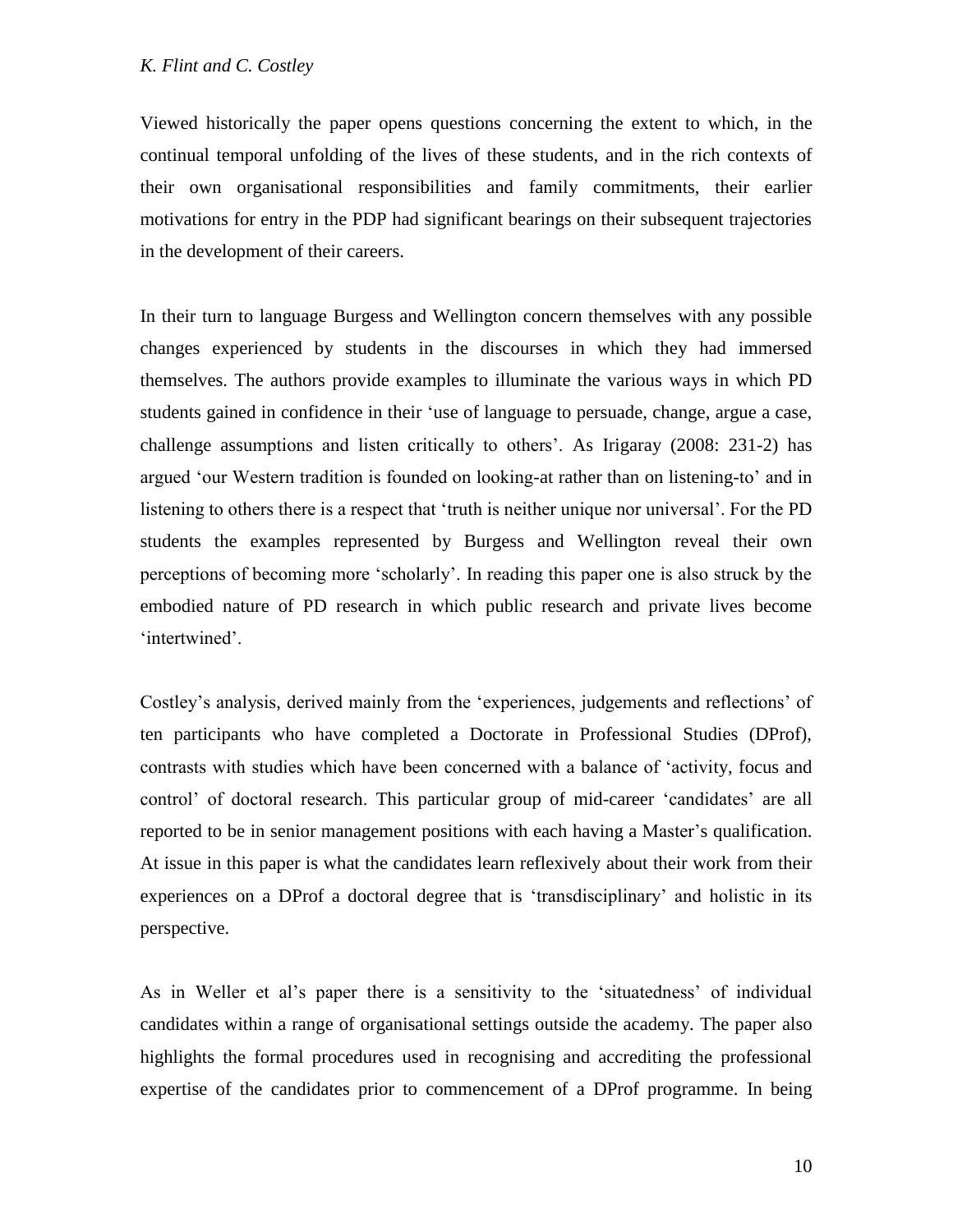grounded mainly in the experiences of ten candidates, the paper places emphasis on the reflexive self as an embodied and deeply personal and on-going project of learning mediated by engagement in the DProf programme. It illuminates how the self in its complex and multilayered relationship with the workplace is continually regenerated and uncovers the personal dimensions of the self, which are characterised along three interconnected dimensions of 'enhanced credibility', 'capability', and 'continuing development'. In so doing this paper examines critically how a DProf creates the ground for the constitution of the self as both critical user and critical innovator of forms of knowledge that have had direct and measurable bearings on changes in policy and practice across a multiplicity of local and national organisations and institutions.

Flint and Barnard, too, focus upon the multiplicities of the reflexive self. Drawing on Lefebvre's (1991) *The Production of Space*, this paper highlights also the significance of producing space for personal development, without which there could be no such development. Here the absent presence of power, which has remained with us throughout these various papers, emerges in the form of a 'bio-political' concern with the politics of living (Dean, 2010: 118 – 9), here mediated by engagement in professional doctorate research.

Of particular concern in this paper is the multiplicity of discourses in which the self has been 'thrown'. In reflecting on Heidegger's lecture (1977{1952}), *The Question Concerning Technology*, the authors seek to illuminate the ever present risk and possibilities open to the self in its complex relationship with technology. Technology opens many possibilities to the self which would not have been possible without it. But, as this paper illuminates, there is a dark side to our relationship with technology; the ever present risk of the self being reduced to a puppet of means-ends structured discursive technologies (Peim and Flint, 2009), which constitute just one way of revealing the world. Email technology is a case in point and readers are invited to reflect on the extent they have experienced being controlled by it. Another such technology, of course, is that of Personal Development Planning, which has now become a requirement that must accompany research undertaken for doctoral level qualifications. Flint and Barnard argue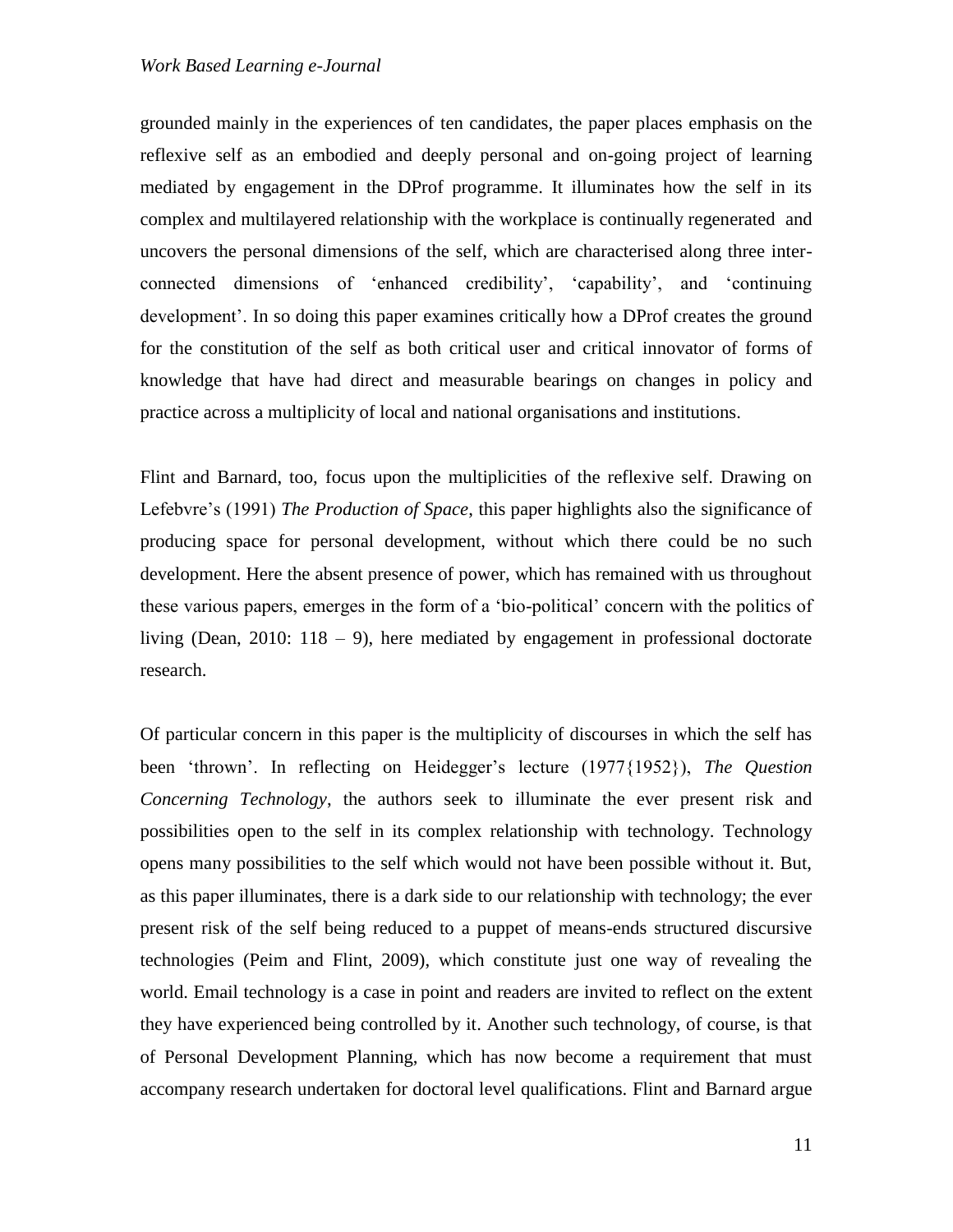# *K. Flint and C. Costley*

that there is always the possibility of Personal Development Planning, in its more reflexive modality, becoming aware of the possibilities of such technological framing.

The papers gathered here offer critical insights into what could be conceived as an emerging dialogical approach to learning *for*, *in* and *through* work by means of 'research education'. Although such a theoretical position has not yet been fully articulated in this field, there is no question that such an approach to learning *for*, *in* and *through* work is already becoming a live force for research education and for projects seeking to develop practice in a positive direction (Flint, 2009, 2010). What is more, the global reach of such a position, as supported by the current programme of international conferences on the PD, ensures that any such emergent theoretical position will not ever remain singular and will not adhere to a monolithic model – and, as the papers illuminate, the meaning of a dialogical approach to learning as grounds for research education is destined to be transformed and continuously reiterated and re-appropriated. The present collection offers substantial critique, we believe, in the form of an invitation to consider the lacunae, the remaining contradictions and the many under-developed aspects of emergent theories that may have the potential to open other fruitful avenues for research and development.

# **References**

Bernstein, B. (1996). *Pedagogy, Symbolic Control and Identity: Theory, Research, Critique*, Lanham, Maryland: Rowman & Littlefield Publishers.

Brown, K. and Cooke, C. (2010) *Professional Doctorate Awards in the UK,* Lichfield: UK Council for Graduate Education. [http://www.ukcge.ac.uk/Resources/UKCGE/Documents/PDF/Professional%20Doctorate](http://www.ukcge.ac.uk/Resources/UKCGE/Documents/PDF/Professional%20Doctorate%20Awards%20in%20the%20UK%20(2010).pdf) [%20Awards%20in%20the%20UK%20\(2010\).pdf](http://www.ukcge.ac.uk/Resources/UKCGE/Documents/PDF/Professional%20Doctorate%20Awards%20in%20the%20UK%20(2010).pdf) accessed 3rd August 2010.

Clarke, J. and Newman, J. (1997) *The Managerial State: Power, Politics and Ideology in the Remaking of Social Welfare*, City Road, London: Sage Publications.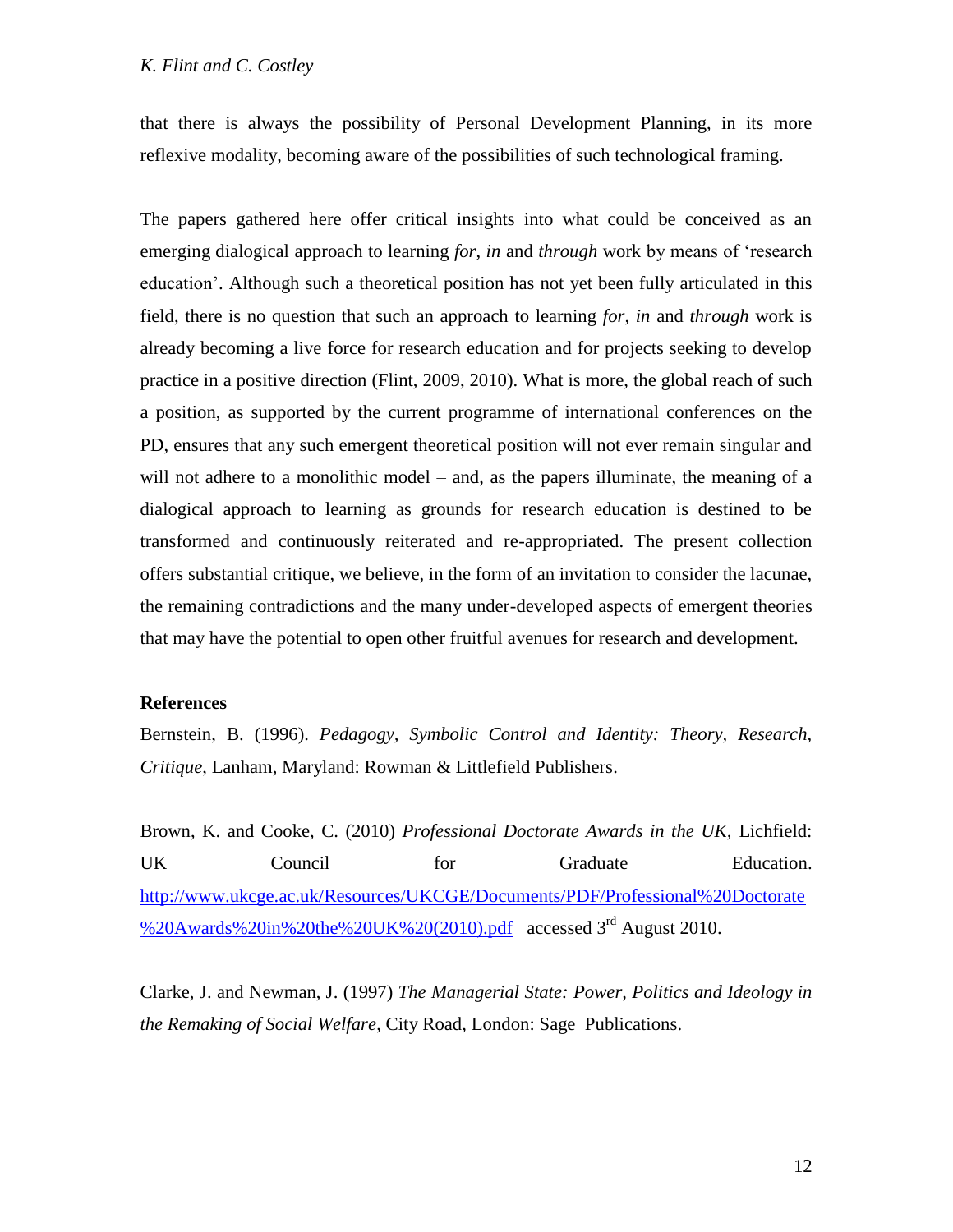Dean, M. (2010). *Governmentality: Power and Rule in Modern Society* (2<sup>nd</sup> Edition), City Road, London: Sage Publications.

Flint, K.J. (2010). A Derridean reading of space for improvement: the monster in the field of play', paper accepted *Studies in Philosophy and Education,* (Special Edition).

Flint, K.J. (2009). A Derridaean Reading of Vygotsky's Zone of Proximal Development: The monster in the play of difference, *Education Review*, 61 (2): 211 -227, (Special Edition).

Foucault, M. (1980). *Power/Knowledge: Selected Interviews and Other Writings 1972 1977*, ed. Gordon, C., New York: Pantheon Books.

Giddens, A. (1990). *The Consequences of Modernity*, Stanford, California: Stanford University Press.

Heidegger, M. (1977{1952}). *The Question Concerning Technology and Other Essays*, trans. Lovitt, W., London & New York: Harper Torchbooks

Irigaray, L. (2008). 'Listening, Thinking, Teaching' in, Irigaray, L. with Green, M. (eds) *Teaching*, London: Continuum: 231 –240

Lee, A., Brennan, M. and Green, B. (2009) 'Re-imagining doctoral education: Professional Doctorates and beyond' *[Higher Education Research & Development](http://www.informaworld.com/smpp/title~db=all~content=t713423834)*, [28](http://www.informaworld.com/smpp/title~db=all~content=t713423834~tab=issueslist~branches=28#v28)  $(3)$ , 275 - 287

Lefebvre, H. (1991). *The Production of Space, trans. Nicholson-Smith, D.,* Oxford: Blackwell Publishers

National Qualifications Authority of Ireland (NQAI) (2006). *Review of Professional Doctorates.* Dublin: National Qualifications Authority of Ireland.